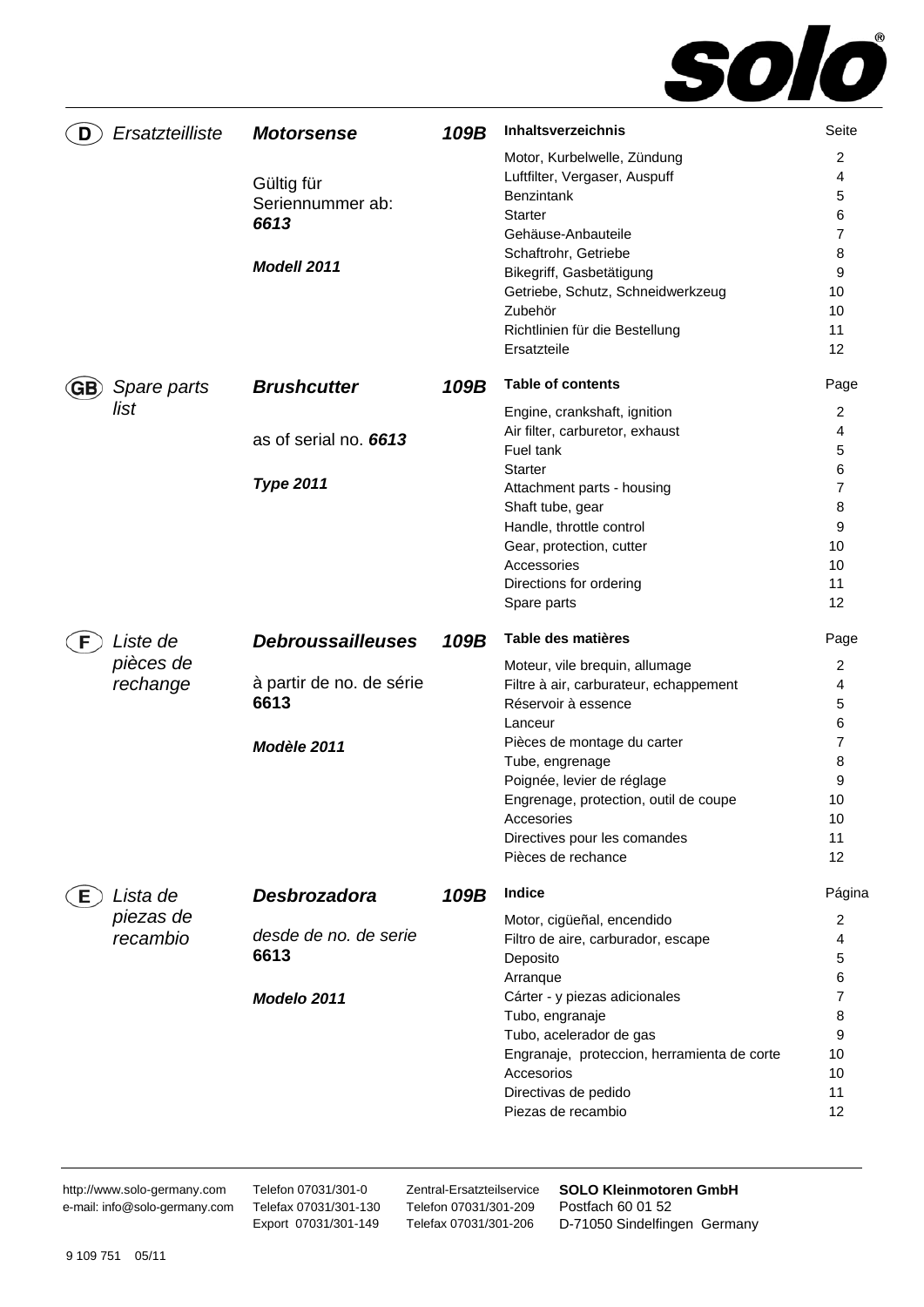## Motorsense, Brushcutter, Debroussailleuses, Desbrozadora 109B<br> **SOIO**

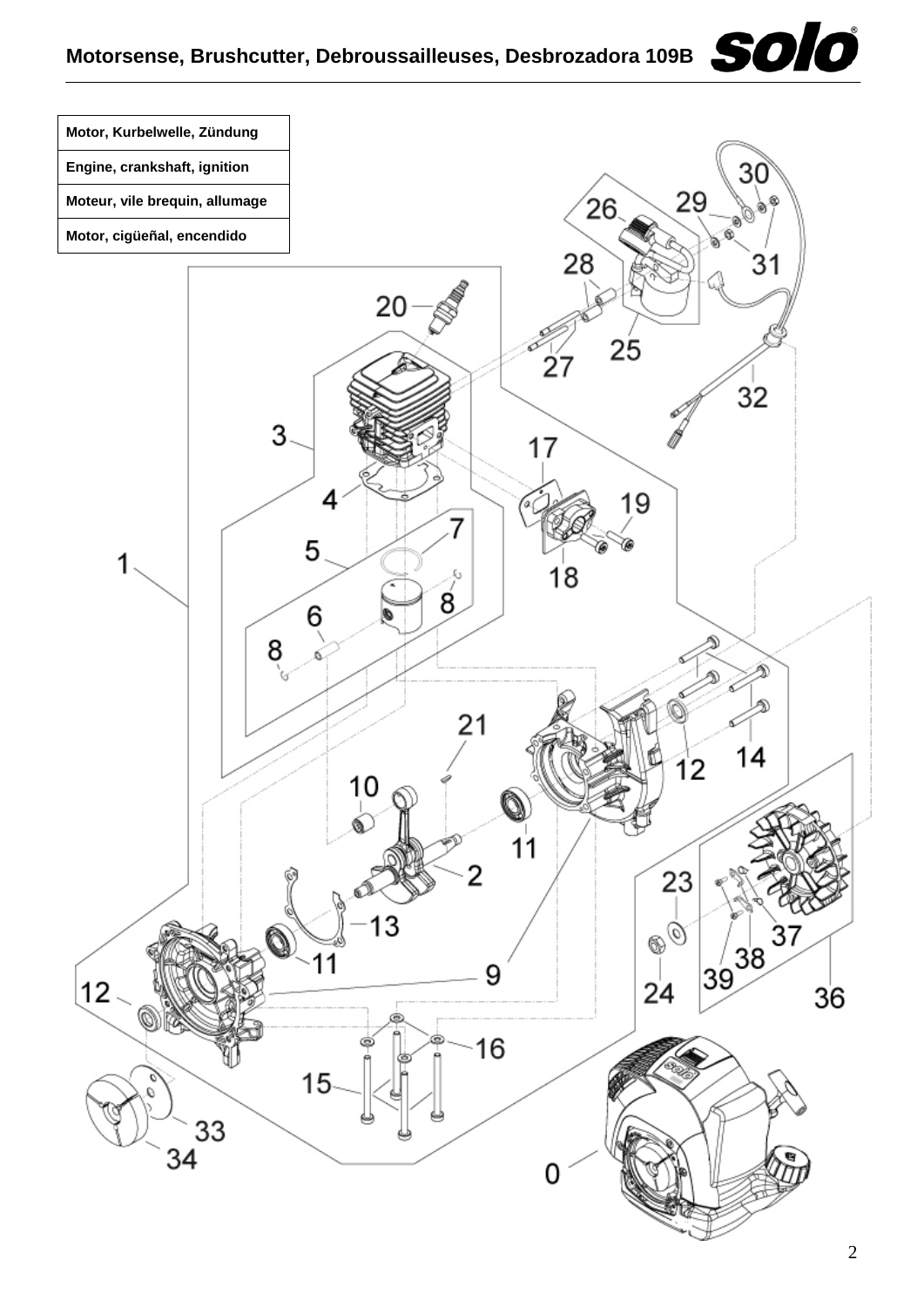

| Bild-Nr.            | Bestell-Nr.            | Menge                   | Motor, Kurbelwelle,               | Engine,                  | Moteur, vile brequin,                                     | Motor, cigüeñal,         |
|---------------------|------------------------|-------------------------|-----------------------------------|--------------------------|-----------------------------------------------------------|--------------------------|
| Pos.-No.            | Order-No.              | Quantity                | Zündung                           | crankshaft,              | allumage                                                  | encendido                |
| No.Pos.<br>Pos.-No. | No. de Cde<br>Ref.-Nr. | Nombres<br>Cantidad     |                                   | ignition                 |                                                           |                          |
| $\mathbf 0$         | 20 00 683 251          |                         | Motor komplett 29 ccm             | Engine cpl. 29 ccm       | Moteur 29 ccm                                             | Motor 29 ccm             |
| $\mathbf{1}$        | 20 00 688              | $\mathbf{1}$            | Motor Shortblock 29 ccm           | <b>Engine Shortblock</b> | <b>Moteur Shortblock</b>                                  | Motor Shortblock 29 ccm  |
|                     |                        |                         | enth.: $(-) 1 - 21$               | 29 ccm                   | 29 ccm                                                    | incl. $(-51 - 21)$       |
|                     |                        |                         |                                   | incl. $(-51 - 21)$       | y inclus $(-5 1 - 21$                                     |                          |
| 2                   | 22 00 303 52           | $\mathbf{1}$            | Kurbelwelle                       | Crankshaft               | Vilebrequin                                               | Ciqüeñal                 |
| 3                   | 22 00 422              | $\mathbf{1}$            | Zylinder + Kolben,                | Cylinder + piston,       | Cylindre + piston,                                        | Cilindro + piston,       |
|                     |                        |                         | Reparatursatz                     | repair kit               | kit de réparation                                         | juego de reparacion      |
|                     |                        |                         | enth.: $(-) 3 - 8$                | incl. $(-53 - 8)$        | y inclus $(-53 - 8)$                                      | incl. $(-53 - 8)$        |
| 4                   | 20 61 226              | $\mathbf{1}$            | Zylinderfußdichtung               | Cylinder foot gasket     | Joint de cylindre                                         | Junta del cilindro       |
| 5                   | 22 00 423              | $\mathbf{1}$            | Kolben Ø 35 mm                    | Piston                   | Piston                                                    | Piston                   |
|                     |                        |                         | enth.: $(-5 - 8)$                 | incl. $(-5 - 8)$         | y inclus $(-5 - 8)$                                       | incl. $(-5 - 8)$         |
| 6                   | 20 31 902 25           | $\mathbf{1}$            | Kolbenbolzen 9/6x26 mm            | Piston pin               | Axe de piston                                             | Perno de embolo          |
| $\overline{7}$      | 20 48 346              | $\mathbf{1}$            | Kolbenring 35x1,5 mm              | Piston ring              | Segment de piston                                         | Anillo de piston         |
| 8                   | 00 55 278              | $\overline{c}$          | Sicherungsring 9x0,8 mm <- ))     | $Circlip \leq$ )         | $\overline{\text{Arr}\hat{\text{et}}}$ axe de piston <-)) | Anillo de seguridad <-)) |
| 9                   | 21 00 258              | $\mathbf{1}$            | Kurbelgehäuse                     | Crankcase                | Carter moteur                                             | Carter cigüenal          |
| 10                  | 00 52 226              | $\mathbf{1}$            | Nadelkäfig 9x13x12,5 mm           | Needle sleeve            | Douille                                                   | Casquillo                |
| 11                  | 00 50 174              | $\overline{2}$          | Kugellager 12x28x8 mm             | <b>Ball bearing</b>      | Roulement à billes                                        | Cojinete de bolas        |
| 12                  | 00 54 258              | $\boldsymbol{2}$        | Wellendichtring 12x22x5 mm        | Oil seal                 | Joint spy                                                 | Reten                    |
| 13                  | 20 61 227              | $\mathbf{1}$            | Dichtung Kurbelgehäuse            | Gasket                   | Joint                                                     | Junta                    |
| 14                  | 00 18 399              | $\overline{4}$          | Zylinderschraube M5x35 mm         | Screw                    | Vis                                                       | Tornillo                 |
| 15                  | 00 18 342              | $\overline{4}$          | Zylinderschraube M5x60 mm         | <b>Screw</b>             | Vis                                                       | Tornillo                 |
| 16                  | 00 72 144              | $\overline{\mathbf{4}}$ | Sicherungsscheibe 5 mm            | Safety washer            | Rondelle de sécurité                                      | Arandela seguridad       |
| 17                  | 20 61 518              | $\mathbf{1}$            | Vergaserstutzendichtung 0,8<br>mm | Manifold gasket          | Joint d'admission                                         | Junta carburador         |
| 18                  | 20 74 434              | $\mathbf{1}$            | Vergaserstutzen                   | Manifold                 | Pipe d'admission                                          | Munon carburador         |
| 19                  | 00 18 337              | $\overline{2}$          | Zylinderschraube M5x20 mm         | Screw                    | Vis                                                       | Tornillo                 |
| 20                  | 23 00 888              | $\mathbf{1}$            | Zündkerze USR 4AC                 | Spark plug               | Bougie                                                    | <b>Bujia</b>             |
| 21                  | 00 75 100              | $\mathbf{1}$            | Scheibenfeder 2x3,7 mm ->)        | Disc spring ->)          | Clavette ->)                                              | Chaveta ->)              |
| 23                  | 00 72 176              | $\mathbf{1}$            | Spannscheibe 8,2x20x1 mm          | <b>Tension spring</b>    | Rondelle de tension                                       | Arandela elastica        |
| 24                  | 00 21 258              | $\mathbf{1}$            | Sechskantmutter M8x1x6,5<br>mm    | Nut                      | Écrou                                                     | Tuerca                   |
| 25                  | 23 00 867              | $\mathbf{1}$            | Zündmodul                         | Ignition coil            | <b>Bobine</b>                                             | <b>Bobina</b>            |
|                     |                        |                         | enth. (-> 25, 26                  | incl. $(-25, 26)$        | y inclus (-> 25, 26                                       | incl. (-> 25, 26         |
| 26                  | 00 84 744              | $\mathbf{1}$            | Zündkerzenstecker ->)             | Spark plug cap ->)       | Capuchon de bougie ->)                                    | Terminal de bujia ->)    |
| 27                  | 00 15 299              | $\boldsymbol{2}$        | Stiftschraube M4x35 mm            | Screw                    | Boulon fileté                                             | Tornillo                 |
| 28                  | 00 33 401              | $\overline{2}$          | Distanzhülse                      | Distance sleeve          | Entretoise                                                | Casquillo                |
| 29                  | 00 72 148              | $\overline{2}$          | Sicherungsscheibe 4 mm            | Safety washer            | Rondelle de sécurité                                      | Arandela seguridad       |
| 30                  | 00 30 101              | $\mathbf{1}$            | Scheibe 4,3 mm                    | Washer                   | Rondelle                                                  | Arandela                 |
| 31                  | 00 28 118              | $\overline{c}$          | Sechskantmutter M4                | Nut                      | Écrou                                                     | Tuerca                   |
| 32                  | 00 84 894              | $\mathbf{1}$            | Kurzschlusskabel                  | Short circuit cable      | Câble                                                     | Cable cortocircuito      |
| 33                  | 00 31 626              | $\mathbf{1}$            | Scheibe 8,1x32x1 mm               | Washer                   | Rondelle                                                  | Arandela                 |
| 34                  | 35 00 465              | $\overline{1}$          | Fliehkraftkupplung M8x1           | Centrifugal clutch       | Embrayage centrifugue                                     | Embrague centrifugal     |
| 36                  | 24 00 330              | $\mathbf{1}$            | Lüfterrad                         | Fan wheel                | Volant magnétique                                         | Turbina                  |
|                     |                        |                         | enth.: (-> 36-39                  | incl. (-> 36-39          | y inclus (-> 36-39                                        | incl. $(-5.36 - 39)$     |
| 37                  | 00 73 449              | $\overline{2}$          | Drehfeder                         | Spring                   | Ressort                                                   | Resorte                  |
| 38                  | 20 42 896              | $\overline{2}$          | Rasthebel                         | Lever                    | Levier                                                    | Palanca                  |
| 39                  | 00 18 454              | $\overline{2}$          | Zylinderschraube M5x18 mm         | $Screw < -$ )            | $Vis < -$ )                                               | $Tornillo < -$           |
|                     |                        |                         | <-)                               |                          |                                                           |                          |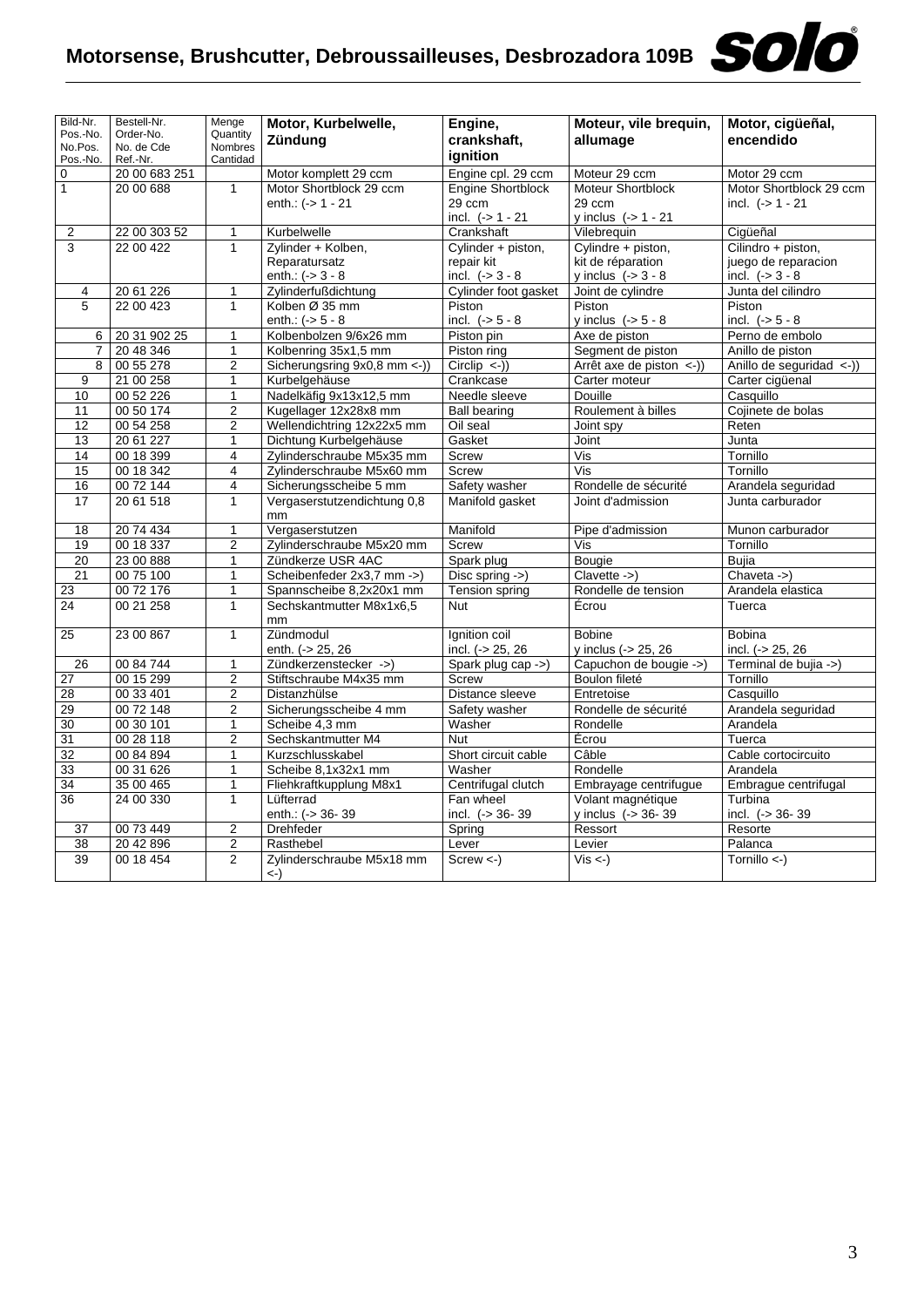

| Bild-Nr.            | Bestell-Nr.             | Menge               | Luftfilter, Vergaser,          | Air filter,                | Filtre à air,                      | Filtro de aire,                     |
|---------------------|-------------------------|---------------------|--------------------------------|----------------------------|------------------------------------|-------------------------------------|
| Pos.-No.<br>No.Pos. | Order-No.<br>No. de Cde | Quantity<br>Nombres | <b>Auspuff</b>                 | carburetor,                | carburateur,                       | carburador,                         |
| Pos.-No.            | Ref.-Nr.                | Cantidad            |                                | exhaust                    | echappement                        | escape                              |
|                     | 20 61 518               |                     | Vergaserstutzendichtung 0,8 mm | Manifold gasket            | Joint d'admission                  | Junta carburador                    |
| $\overline{2}$      | 20 74 434               | 1                   | Vergaserstutzen                | Manifold                   | Pipe d'admission                   | Munon carburador                    |
| 3                   | 00 18 337               | 2                   | Zvlinderschraube M5x20 mm      | <b>Screw</b>               | Vis                                | Tornillo                            |
| 4                   | 20 61 533               | 1                   | Vergaserdichtung               | Carburetor gasket          | Joint de carburateur               | Junta carburador                    |
| 5                   | 23 00 865 10            |                     | Vergaser WT 945 D-Cut          | Carburetor                 | Carburateur                        | Carburador                          |
| 6                   | 20 74 600               | 1                   | Haltering                      | Rina                       | Bague de retient                   | Anillo                              |
| $\overline{7}$      | 25 00 811               | 1                   | Filtergehäuse                  | Filter housing             | Carter filtre                      | Carter de filtro                    |
|                     |                         |                     | enth. $(-57 - 10)$             | incl. $(-57 - 10)$         | y inclus $(-27 - 10$               | incl. $(-57 - 10)$                  |
| 8                   | 40 43 106               | 1                   | Chokeklappe                    | Choke flap                 | Volet choke                        | Mariposa                            |
| 9                   | 20 74 966               | 1                   | Chokeknopf                     | Knob                       | <b>Bouton</b>                      | <b>Boton</b>                        |
| 10                  | 00 33 371               | 2                   | Distanzhülse ->)               | Distance sleeve ->)        | Entretoise ->)                     | Casquillo ->)                       |
| 11                  | $\overline{00}$ 18 429  | 2                   | Linsenschraube 5x50 mm         | Screw                      | Vis                                | Tornillo                            |
| 12                  | 00 72 140               | 1                   | Scheibe 5,2x12x0,5 mm          | Washer                     | Rondelle                           | Arandela                            |
| 13                  | 00 61 360               |                     | Scheibe 6,8x10x1,2 mm          | Washer                     | Rondelle                           | Arandela                            |
| 14                  | 00 34 100               |                     | Sicherungsscheibe 5mm          | Safety washer              | Rondelle de sécurité               | Arandela seguridad                  |
| 15                  | 25 00 816               | 1                   | Luftfilter                     | Air filter                 | Filtre à air                       | Filtro de aire                      |
| 16                  | 20 74 650               | 1                   | Luftfiltergehäuse Oberteil     | Filter lid                 | Chapeau filtre                     | Tapa de filtro                      |
| 17                  | 00 18 366               | $\overline{2}$      | Vierkantschraube M5x58 mm      | Screw                      | Vis                                | Tornillo                            |
| 18                  | 20 45 764               | 1                   | Isolierblech                   | <b>Isolation plate</b>     | Tôle                               | Chapa                               |
| 19                  | 20 61 198               |                     | Auspuffdichtung                | Exhaust gasket             | Joint d'échappement                | Junta escape                        |
| 20                  | 25 00 836               | 1                   | Auspuff                        | Exhaust                    | Échappement                        | Escape                              |
| $\overline{21}$     | 00 72 144               | 4                   | Sicherungsscheibe 5 mm         | <b>Tension washer</b>      | Rondelle de tension                | Arandela elastica                   |
| $\overline{23}$     | 00 28 137               | 2                   | Sechskantmutter M5             | Nut                        | Écrou frein m5                     | Tuerca                              |
| $\overline{24}$     | 43 00 278               | 1                   | Tankschutzblech                | Tank protection            | Plaque de protection               | Chapa de proteccion del             |
|                     |                         |                     |                                | plate                      | de reservoir                       | tanque                              |
| 25                  | 00 18 337               | 1                   | Zylinderschraube M5x20 mm      | Screw                      | $\overline{\text{Vis}}$            | Tornillo                            |
| 26                  | 00 28 157               | 1                   | <b>Blechmutter M5</b>          | Nut                        | Écrou                              | Tuerca                              |
| 27                  | 05 10 984               | 1                   | Reparatursatz - Vergaser       | Repair-kit -<br>carburetor | Kit de réparation -<br>carburateur | Juego de reparacion -<br>carburador |
| 28                  | 00 68 370               |                     | Selbstklebeschild "Choke"      | Sticker "Choke"            | Autocollant "Choke"                | Adhesivo "Choke"                    |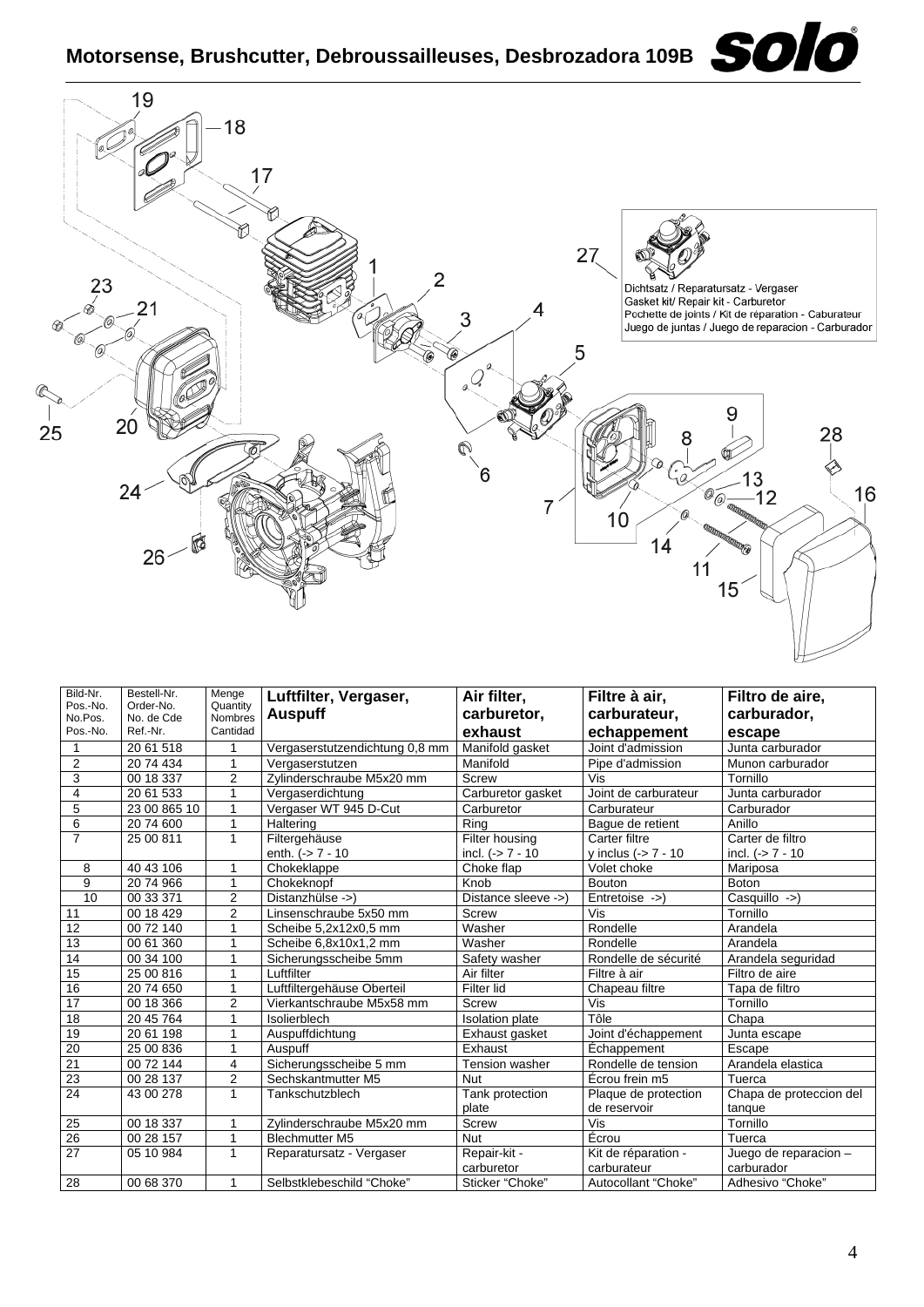

| Bild-Nr.            | Bestell-Nr.             | Menge                      | <b>Benzintank</b>                      | <b>Fuel tank</b>   | Réservoir à           | <b>Deposito</b>       |
|---------------------|-------------------------|----------------------------|----------------------------------------|--------------------|-----------------------|-----------------------|
| Pos.-No.<br>No.Pos. | Order-No.<br>No. de Cde | Quantity<br><b>Nombres</b> |                                        |                    | essence               |                       |
| Pos.-No.            | Ref.-Nr.                | Cantidad                   |                                        |                    |                       |                       |
|                     | 27 00 450               |                            | <b>Benzintank</b>                      | Fuel tank          | Réservoir à essence   | Deposito              |
|                     |                         |                            | enth. $(-) 1 - 10$                     | incl. $(-51 - 10)$ | y inclus $(-51 - 10$  | incl. $(-51 - 10)$    |
| 2                   | 60 63 342               |                            | Schlauch 3x164 mm Kraftstoff           | Fuel hose          | Tuyau                 | Tubo                  |
| 3                   | 27 00 434               |                            | Schlauch Entlüftung                    | Ventilation hose   | Tuyau d'aération      | Tubo                  |
| 4                   | 00 64 419               |                            | Schlauch 3x1.5x85 mm<br>Benzinrücklauf | Hose               | Tuyau                 | Tubo                  |
| 5                   | 00 94 277               | 4                          | Dämpfungsgummi                         | AV element         | Amortisseur           | Elemento AV           |
| 6                   | 20 74 141               | 4                          | Distanzhülse                           | Distance sleeve    | Entretoise            | Casquillo             |
| 7                   | 27 00 187               |                            | Tankverschluss                         | Tank lid           | Bouchon de réservoir  | Cierre de deposito    |
|                     |                         |                            | enth. $(-) 7, 8$                       | incl. $(-5)$ 7, 8  | y inclus $(-5, 7, 8)$ | incl. $(-5)$ 7, 8     |
| 8                   | 00 62 345               |                            | O-Ring $29x4$ mm $\leftarrow$ )        | $O$ -ring $\lt$ -) | Joint torique <- )    | Anillo $\leftarrow$ ) |
| 9                   | 27 00 141               |                            | <b>Filter Benzinsucher</b>             | Fuel pick-up       | Crépine d'essence     | Filtro                |
| 10                  | 00 73 351               |                            | Schlauchöse <-)                        | Tube $eye < -$ )   | Collier $\lt$ -)      | Oiete <)              |
| 11                  | 00 30 102               | 4                          | Scheibe 5.3 mm                         | Washer             | Rondelle              | Arandela              |
| 12                  | 00 18 339               | 4                          | Zylinderschraube M5x30 mm              | Screw              | Vis                   | Tornillo              |
| 13                  | 20 73 696               |                            | Stützleiste                            | Support ledge      | Liston de support     | Liston de soporte     |
| 14                  | 00 18 344               | 4                          | Zylinderschraube M6x10 mm              | Screw              | Vis                   | Tornillo              |
| 15                  | 20 74 899 52            |                            | Klemme                                 | Clamp              | Collier               | Abrazadera            |
| 16                  | 00 18 363               |                            | Linsenschraube 5x20 mm                 | Screw              | Vis                   | Tornillo              |

 $\bigg)$  16

 $15$ 

Ô

 $14$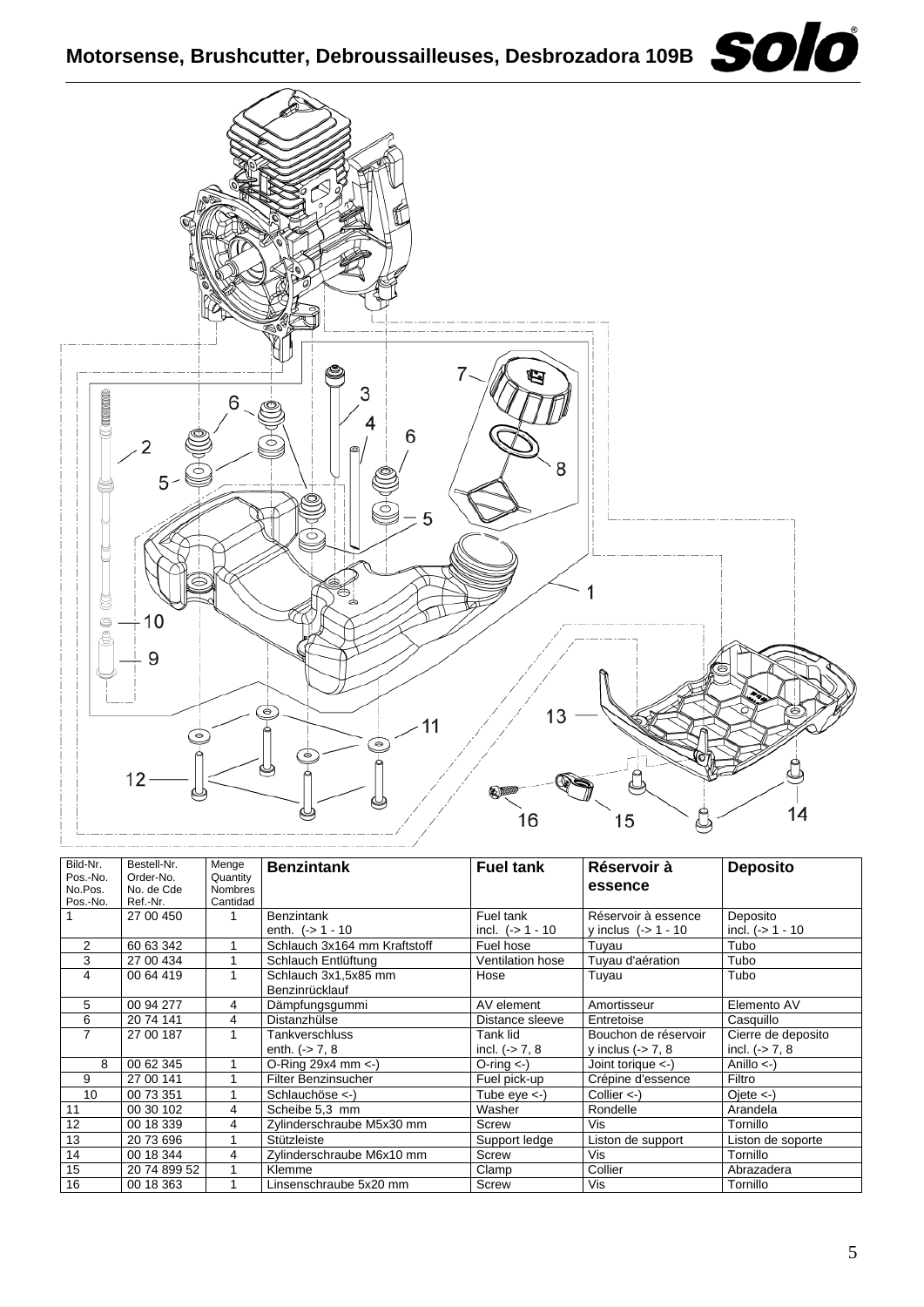## **Motorsense, Brushcutter, Debroussailleuses, Desbrozadora 109B**





| Bild-Nr.       | Bestell-Nr. | Menge    | <b>Starter</b>                   | <b>Starter</b>              | Lanceur             | Arrangue                          |
|----------------|-------------|----------|----------------------------------|-----------------------------|---------------------|-----------------------------------|
| Pos.-No.       | Order-No.   | Quantity |                                  |                             |                     |                                   |
| No.Pos.        | No. de Cde  | Nombres  |                                  |                             |                     |                                   |
| Pos.-No.       | Ref.-Nr.    | Cantidad |                                  |                             |                     |                                   |
|                | 20 73 697   |          | Luftführung                      | Air quide                   | Conduit d'air       | Guia aire                         |
|                | 21 00 935   |          | Motor-Abdeckhaube                | Cover                       | Capot               | Cubierta                          |
|                | 00 28 157   |          | <b>Blechmutter M5</b>            | Nut                         | Écrou               | Tuerca                            |
| 4              | 26 00 350   |          | Starter                          | Starter                     | Lanceur             | Arrangue                          |
|                |             |          | enth. $(-) 4 - 6$                | incl. $(-) 4 - 6$           | y inclus $(-54 - 6$ | incl. $(-54 - 6)$                 |
| 5              | 20 74 360   |          | Startergriff                     | Starter grip                | Poignée lanceur     | Empunadura                        |
| 6              | 00 63 185   |          | Starterseil 3x1050 gewachst <- ) | Starter rope $\leftarrow$ ) | Câble lanceur <-)   | Cuerda de arrangue $\leftarrow$ ) |
| $\overline{7}$ | 00 69 889   |          | SKS SOLO                         | Decal                       | Autocollant Solo    | Adhesivo                          |
| 8              | 00 18 338   | 4        | Zylinderschraube M5x25 mm        | F.H. screw                  | Vis                 | Tornillo                          |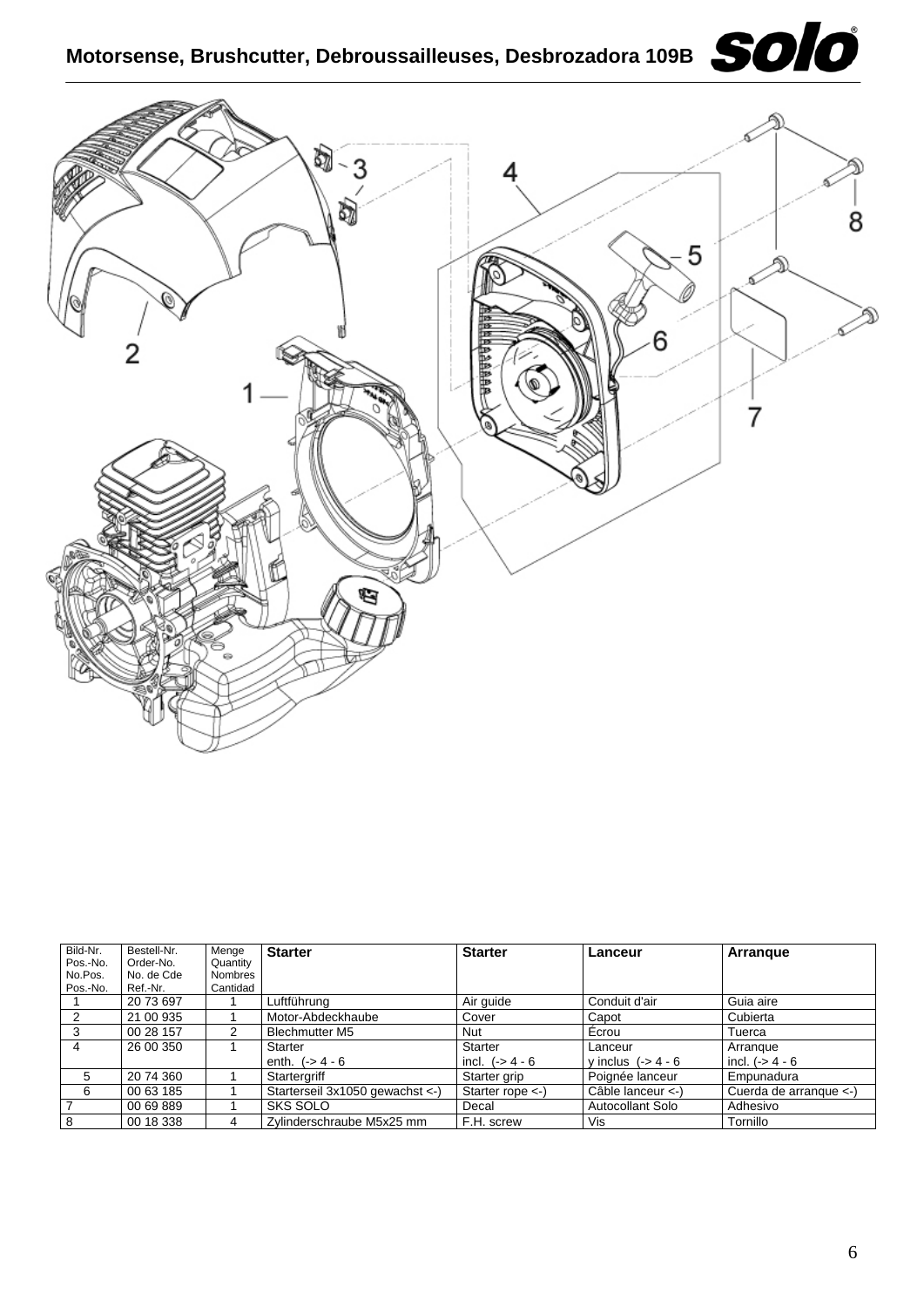

| Bild-Nr.        | Bestell-Nr.  | Menge          | Gehäuse-Anbauteile         | <b>Attachment</b>  | Pièces de montage       | Cárter - y piezas       |  |
|-----------------|--------------|----------------|----------------------------|--------------------|-------------------------|-------------------------|--|
| Pos.-No.        | Order-No.    | Quantity       |                            | parts - housing    | du carter               | adicionales             |  |
| No.Pos.         | No. de Cde   | Nombres        |                            |                    |                         |                         |  |
| Pos.-No.        | Ref.-Nr.     | Cantidad       |                            |                    |                         |                         |  |
|                 | 43 00 278    | 1              | Tankschutzblech            | Tank protection    | Plaque de protection de | Chapa de proteccion del |  |
|                 |              |                |                            | plate              | reservoir               | tangue                  |  |
| $\overline{2}$  | 00 28 157    |                | <b>Blechmutter M5</b>      | Nut                | Écrou                   | Tuerca                  |  |
| 3               | 20 43 325    |                | Widerlager                 | Counter bearing    | Roulement butée         | Cojinete de tope        |  |
| 4               | 00 18 449    |                | Zylinderschraube M5x12 mm  | Screw              | Vis                     | Tornillo                |  |
| $\overline{7}$  | 00 11 105    |                | Verstellschraube M6x14 mm  | Adjust screw       | Vis                     | Tornillo                |  |
| 8               | 00 20 116    |                | Sechskantmutter M6         | <b>Nut</b>         | Ecrou frein m5          | Tuerca                  |  |
| 9               | 2073698      |                | Lufthaube                  | Air cover          | Conduit d'air capot     | Guia aire cubierta      |  |
| 10              | 00 18 335    |                | Zylinderschraube M5x12 mm  | Screw              | Vis                     | Tornillo                |  |
| 11              | 2073697      |                | Luftführung                | Air guide          | Conduit d'air           | Guia aire               |  |
| 12              | 21 00 935    |                | Motor-Abdeckhaube          | Cover              | Capot                   | Cubierta                |  |
| 13              | 2073699      |                | Seitenhaube                | Knee part          | Piece angulaire         | Pieza angular           |  |
| 14              | 00 18 337    | 5              | Zylinderschraube M5x20mm   | <b>Screw</b>       | Vis                     | Tornillo                |  |
| 15              | 00 68 332    |                | Selbstklebeschild SOLO 109 | Decal              | Autocollant             | Adhesivo                |  |
| 16              | 00 28 157    | $\overline{2}$ | <b>Blechmutter M5</b>      | <b>Nut</b>         | Écrou                   | Tuerca                  |  |
| 17              | 2074612      |                | Zündkerzenabdeckung        | Spark plug cover   | Capuchon de bougie      | Tapa de bujia           |  |
| 18              | 26 00 350    |                | Starter                    | <b>Starter</b>     | Lanceur                 | Arranque                |  |
| 19              | 00 18 338    | 4              | Zylinderschraube M5x25 mm  | F.H. screw         | Vis                     | Tornillo                |  |
| 20              | 20 73 696    |                | Stützleiste                | Support ledge      | Liston de support       | Liston de soporte       |  |
| $\overline{21}$ | 00 18 344    | 4              | Zylinderschraube M6x10 mm  | Screw              | Vis                     | Tornillo                |  |
| 22              | 20 74 899 52 | 1              | Klemme                     | Clamp              | Collier                 | Abrazadera              |  |
| 23              | 00 18 363    |                | Linsenschraube 5x20 mm     | Screw              | Vis                     | Tornillo                |  |
| 24              | 00 69 889    |                | SKS SOLO                   | Decal              | <b>Autocollant Solo</b> | Adhesivo                |  |
| 26              | 00 31 626    |                | Scheibe 8,1x32x1 mm        | Washer             | Rondelle                | Arandela                |  |
| 27              | 35 00 465    |                | Fliehkraftkupplung M8x1    | Centrifugal clutch | Embrayage centrifugue   | Embrague centrifugal    |  |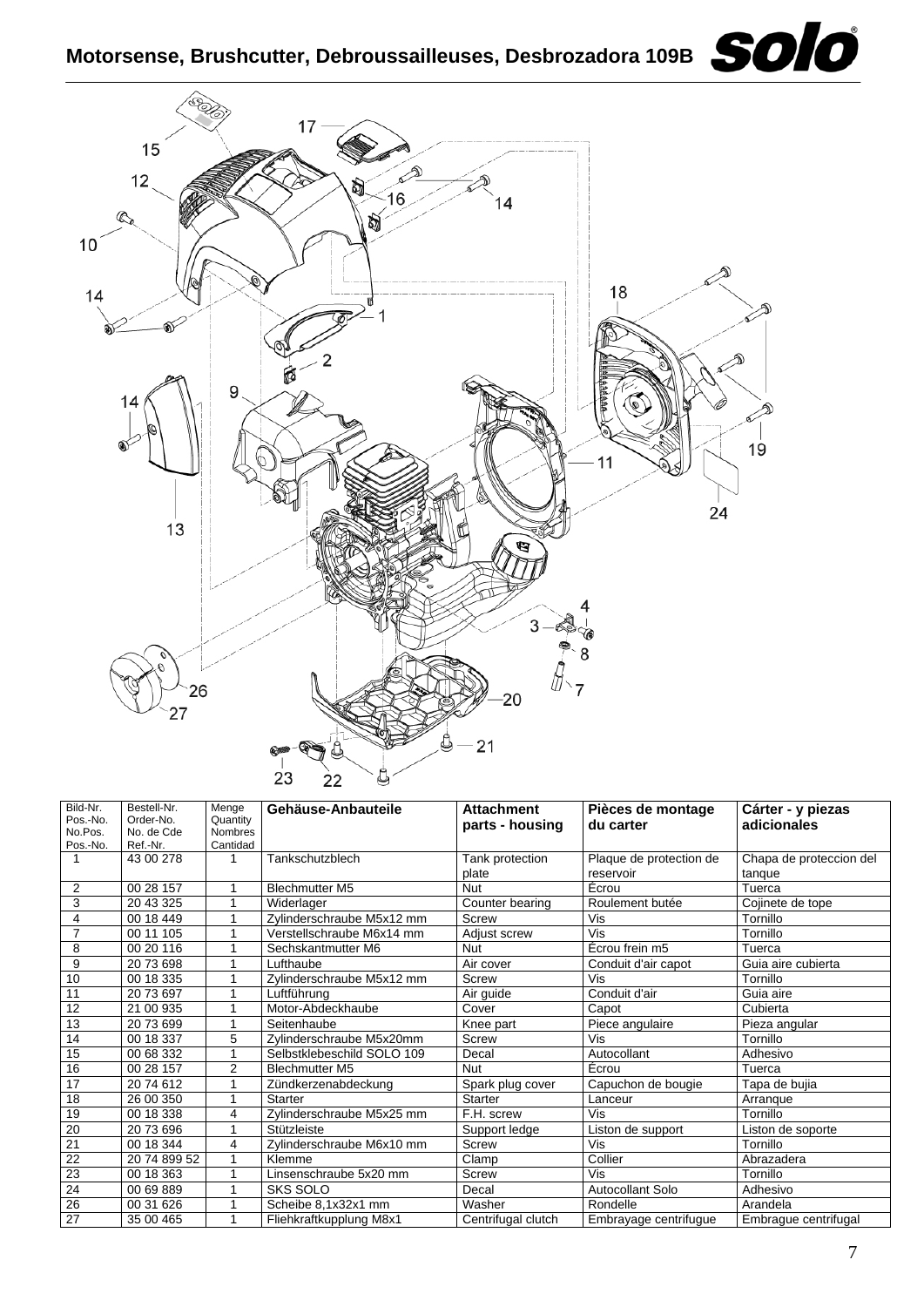

| Bild-Nr.       | Bestell-Nr. | Menge                      | <b>Schaftrohr, Getriebe</b> | Shaft tube, gear      | Tube, engrenage          | Tubo, engranaje         |  |
|----------------|-------------|----------------------------|-----------------------------|-----------------------|--------------------------|-------------------------|--|
| Pos.-No.       | Order-No.   | Quantity                   |                             |                       |                          |                         |  |
| No.Pos.        | No. de Cde  | <b>Nombres</b><br>Cantidad |                             |                       |                          |                         |  |
| Pos.-No.       | Ref.-Nr.    |                            |                             |                       |                          |                         |  |
|                | 21 00 936   |                            | Flanschgehäuse kpl.         | Flange housing        | Boîtier bride            | Caja de brida           |  |
| $\overline{2}$ | 63 00 368   | 1                          | Schaftrohr                  | Shaft tube            | Tube                     | Tubo                    |  |
|                |             |                            | enth.: $(-2 - 4)$           | incl. $(-2 - 4)$      | y inclus $(-2 - 4)$      | incl. $(-2 - 4)$        |  |
| 4              | 00 69 382   |                            | Aufkleber Warnhinweise <-)  | Decal <)              | Autocollant <- )         | Adhesivo $\leftarrow$ ) |  |
| 5              | 60 35 389   | 1                          | Welle 7 x 1553 mm           | Drive shaft           | Arbre                    | Arbol                   |  |
| 6              | 30 00 235   | 1                          | Getriebe                    | Gear                  | Engrenage                | Engranaje               |  |
| $\overline{7}$ | 00 18 337   | 4                          | Zylinderschraube M5 x 20 mm | F.H. screw            | Vis                      | Tornillo                |  |
| 12             | 60 35 148   |                            | Bike-Griffrohr 22x1,5 mm    | Handlebar             | Etrier de maintien       | Tubo de palanca         |  |
| 13             | 68 00 865   | 1                          | Klemmhalter Bike vs.        | Clamping rest         | Support de collier       | Soporte de collar       |  |
|                |             |                            | enth. (->13 - 30            | incl. $(-513 - 30)$   | y inclus $(-13 - 30)$    | incl. (->13 - 30        |  |
| 14             | 20 73 693   |                            | Klemmhalter                 | Support               | Support                  | Soporte                 |  |
| 15             | 00 94 137   |                            | Fluegelshr.M8x78            | Butterfly screw M8x78 | Vis M8x78                | Tornillo M8x78          |  |
| 16             | 00 20 109   | 4                          | 6kt.Mu.M8                   | Hex. Nut              | Ecrou M8                 | Tuerca                  |  |
| 17             | 00 73 105   |                            | Feder 1,1x9,6x24            | Spring                | Ressort de soupape       | Resorte                 |  |
| 18             | 00 33 433   | 1                          | Dist.huelse 8,3x17x20       | Spacer sleeve         | Douille d'entretoise     | Casquillo de            |  |
|                |             |                            |                             |                       |                          | espaciador              |  |
| 19             | 00 21 241   | $\overline{2}$             | 4KT Mutter M5               | <b>Nut</b>            | Ecrou                    | Tuerca                  |  |
| 20             | 20 11 859   | 1                          | Klemmschale unten           | Handle bar clamp cup  | Plaque de serrage guidon | Cascara                 |  |
| 21             | 20 11 860   | 1                          | Klemmschale oben            | Handle bar clamp cup  | Plaque de serrage guidon | Cascara                 |  |
| 28             | 60 43 438   | $\overline{2}$             | Schelle 24                  | Clamp                 | Collier                  | Abrazadera              |  |
| 30             | 00 18 338   | $\overline{2}$             | Zylinderschraube M5 x 25<-) | F.H. screw<-)         | $Vis < -$ )              | Tornillo $\lt$ -)       |  |
| 31             | 63 00 300   | 1                          | Doppel-Schultergurt         | Double shoulder strap | <b>Bretelles</b>         | Correa doble            |  |
| 32             | 60 74 524   | $\overline{2}$             | Bowdenzughalter, 24mm       | Bowden cable support  | Collier de serrage       | Soporte de cable        |  |
|                |             |                            |                             |                       |                          | bowden                  |  |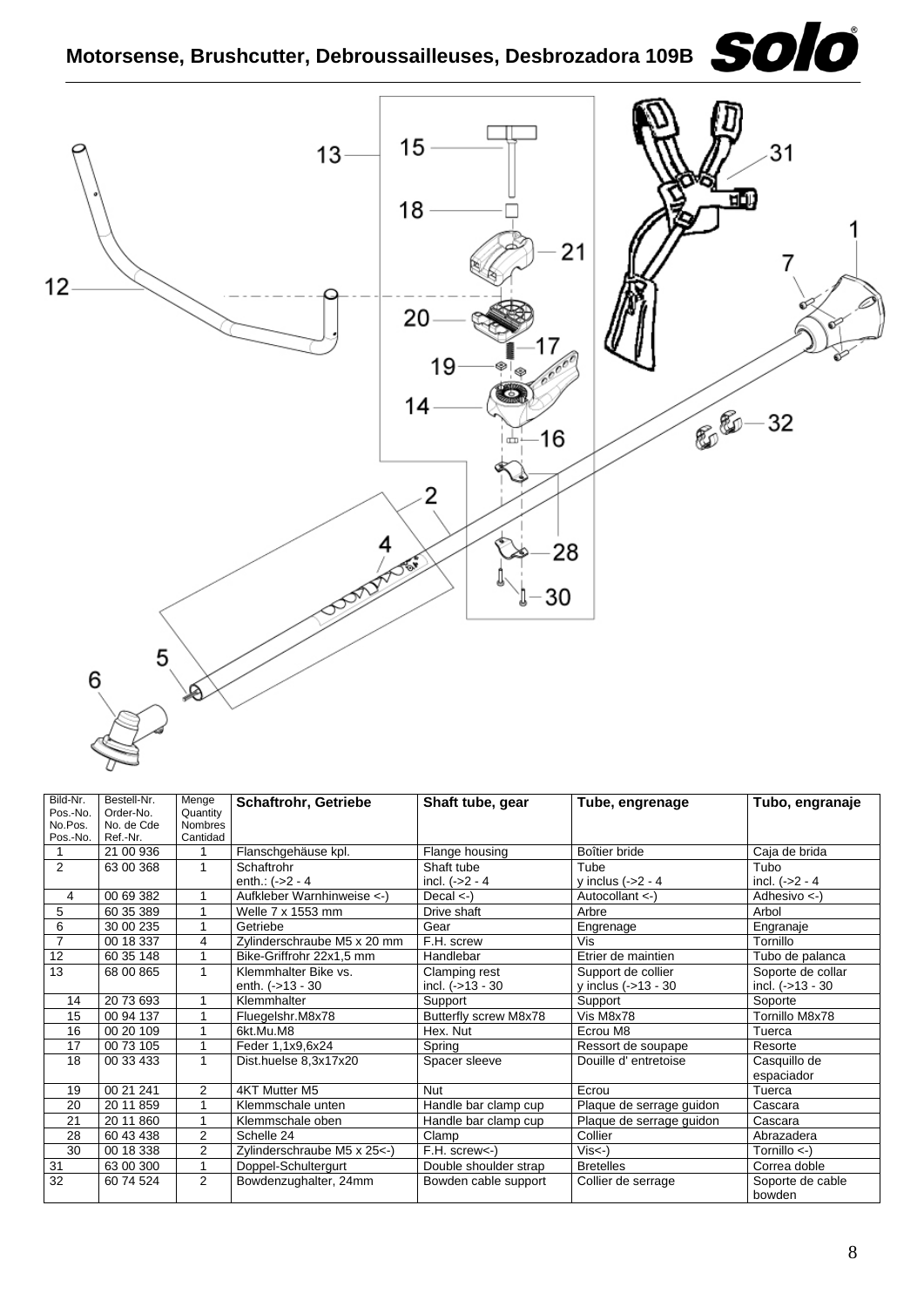

| Bild-Nr.<br>Pos.-No.<br>No.Pos.<br>Pos.-No. | Bestell-Nr.<br>Order-No.<br>No. de Cde<br>Ref.-Nr. | Menge<br>Quantity<br><b>Nombres</b><br>Cantidad | Bikegriff, Gasbetätigung                   | Handle, throttle control            | Poignée, levier de<br>réglage              | Tubo.<br>acelerador de<br>qas           |
|---------------------------------------------|----------------------------------------------------|-------------------------------------------------|--------------------------------------------|-------------------------------------|--------------------------------------------|-----------------------------------------|
| $\mathbf{1}$                                | 68 00 400                                          | 1                                               | Gasgriff, kompl.                           | Throttle grip, cpl.                 | Poignée acc., cpl.                         | Acelerador cpl.                         |
|                                             |                                                    |                                                 | enth. (-> 1 - 14                           | incl. $(- > 1 - 14)$                | y inclus $(-) 1 - 14$                      | incl. $(-> 1 - 14)$                     |
| $\overline{2}$                              | 60 73 569                                          | $\mathbf{1}$                                    | Griffhälfte außen rechts                   | Grip half                           | Poignée extérieure                         | Cascara                                 |
| 3                                           | 60 73 570                                          | $\mathbf{1}$                                    | Griffhälfte innen rechts                   | Grip half                           | Poignée extérieure                         | Cascara                                 |
| 4                                           | 00 73 388                                          | $\mathbf{1}$                                    | Kontaktfeder                               | Contact spring                      | Ressort de contact                         | Resorte                                 |
| 5                                           | 00 73 389                                          | 1                                               | Kontaktfeder                               | Contact spring                      | Ressort de contact                         | Resorte                                 |
| 6                                           | 60 73 572                                          | $\mathbf{1}$                                    | Schieber                                   | Slide                               | Tiroir                                     | Valvula                                 |
| 7                                           | 00 73 387                                          | 1                                               | Schenkelfeder 1,3x6, Schieber              | Spring                              | Ressort d'interrupteur                     | Muelle                                  |
| 8                                           | 60 73 573                                          | $\mathbf{1}$                                    | Gashebel                                   | Throttle lever                      | Levier de gaz                              | Palanca de gas                          |
| 9                                           | 00 35 158                                          | 1                                               | Sicherungsscheibe 4,5x0,3 mm               | Safety washer                       | Rondelle de sécurité                       | Arandela seguridad                      |
| 10                                          | 00 73 386                                          | $\mathbf{1}$                                    | Schenkelfeder 1x8, Gashebel                | Spring                              | Ressort d'interrupteur                     | Muelle                                  |
| 11                                          | 60 73 571                                          | $\mathbf{1}$                                    | Sicherungshebel                            | Safety lever                        | Levier de sécurité                         | Palanca                                 |
| 12                                          | 00 18 356                                          | 3                                               | Linsenschraube 4x20 mm                     | Screw                               | Vis                                        | Tornillo                                |
| $\overline{13}$                             | 00 18 364                                          | $\mathbf{1}$                                    | Zylinderschraube M5x32 mm                  | F.H. screw                          | Vis                                        | Tornillo                                |
| $\overline{14}$                             | 00 20 131                                          | $\mathbf{1}$                                    | Sechskantmutter M5 <- )                    | $\overline{Nut}$ <-)                | $\overline{E}$ crou <-)                    | Tuerca $\left\langle -\right\rangle$    |
| 15                                          | 00 64 415 27                                       | 0,975m                                          | Schlauch 8,5 mm                            | Hose                                | Tuyau                                      | Tubo                                    |
| 16                                          | 00 84 915                                          | 1                                               | Kabel Masse/Kurzschluss                    | Ground cable                        | Câble masse                                | Cable de masa                           |
| $\overline{17}$                             | 28 00 604                                          | 1                                               | Bowdenzug Gas                              | Throttle cable                      | Câble des gaz                              | Cable bowden                            |
| 18                                          | 50 74 100                                          | $\mathbf{1}$                                    | Bowdenzughalter, 22 mm                     | Bowden cable support                | Collier de serrage                         | Soporte de cable<br>bowden              |
| 19                                          | 60 35 148                                          | 1                                               | Bike-Griffrohr 22x1,5 mm                   | Handlebar                           | Etrier de maintien                         | Tubo de palanca                         |
| 20                                          | 60 73 568                                          | $\mathbf{1}$                                    | Griffhälfte innen links                    | Grip half                           | Poignée extérieure                         | Cascara                                 |
| $\overline{21}$                             | 60 73 567                                          | $\mathbf{1}$                                    | Griffhälfte außen links                    | Grip half                           | Poignée extérieure                         | Cascara                                 |
| 22                                          | 00 18 356                                          | $\overline{2}$                                  | Linsenschraube 4x20 mm                     | Screw                               | Vis                                        | Tornillo                                |
| 23                                          | 00 18 364                                          | 1                                               | Zvlinderschraube M5x32 mm                  | F.H. screw                          | $\overline{\mathsf{Vis}}$                  | Tornillo                                |
| $\overline{24}$                             | 00 20 131                                          | $\mathbf{1}$                                    | Sechskantmutter M5                         | Nut                                 | Ecrou                                      | Tuerca                                  |
| $\overline{25}$                             | 68 00 865                                          | $\mathbf{1}$                                    | Klemmhalter Bike vs.<br>enth. $(-25 - 35)$ | Clamping rest<br>incl. $(-25 - 35)$ | Support de collier<br>y inclus (-> 25 - 35 | Soporte de collar<br>incl. $(-25 - 35)$ |
| 26                                          | 20 73 693                                          | $\mathbf{1}$                                    | Klemmhalter                                | Support                             | Support                                    | Soporte                                 |
| 27                                          | 00 94 137                                          | $\mathbf{1}$                                    | Fluegelshr.M8x78                           | Butterfly screw M8x78               | Vis M8x78                                  | Tornillo M8x78                          |
| 28                                          | 00 20 109                                          | $\mathbf{1}$                                    | 6kt.Mu.M8                                  | Hex. Nut                            | Ecrou M8                                   | Tuerca                                  |
| 29                                          | 00 73 105                                          | $\mathbf{1}$                                    | Feder 1, 1x9, 6x24                         | Spring                              | Ressort de soupape                         | Resorte                                 |
| 30                                          | 00 33 433                                          | $\mathbf{1}$                                    | Dist.huelse 8,3x17x20                      | Spacer sleeve                       | Douille d'entretoise                       | Casquillo de                            |
|                                             |                                                    |                                                 |                                            |                                     |                                            | espaciador                              |
| 31                                          | 00 21 241                                          | 2                                               | 4KT Mutter M5                              | Nut                                 | Ecrou                                      | Tuerca                                  |
| 32                                          | 20 11 859                                          | $\mathbf{1}$                                    | Klemmschale unten                          | Handle bar clamp cup                | Plaque de serrage guidon                   | Cascara                                 |
| 33                                          | 20 11 860                                          | $\mathbf{1}$                                    | Klemmschale oben <- )                      | Handle bar clamp $cup <$ )          | Plaque de serrage guidon <-)               | Cascara $\lt$ -)                        |
| 34                                          | 60 43 438                                          | $\mathbf 2$                                     | Schelle 24                                 | Clamp                               | Collier                                    | Abrazadera                              |
| $\overline{35}$                             | 00 18 338                                          | $\overline{2}$                                  | Zylinderschraube M5 x 25                   | F.H. screw                          | $\overline{\mathsf{Vis}}$                  | Tornillo                                |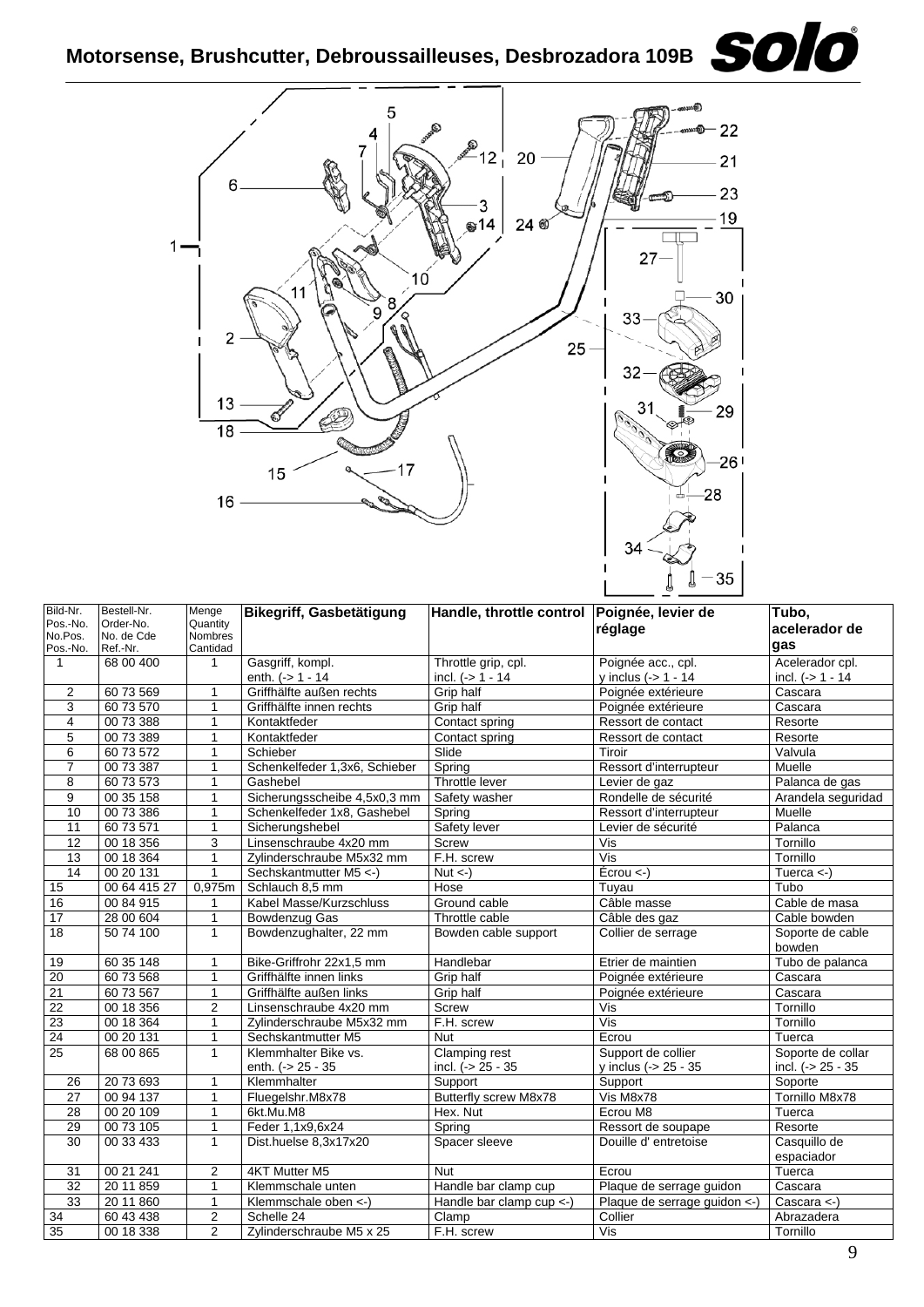### Motorsense, Brushcutter, Debroussailleuses, Desbrozadora 109B<br> **SOIO**



| Bild-Nr.<br>Pos.-No. | Bestell-Nr.<br>Order-No. | Menge               | Getriebe, Schutz,            | Gear, protection,             | Engrenage,                  | Engranaje,              |
|----------------------|--------------------------|---------------------|------------------------------|-------------------------------|-----------------------------|-------------------------|
| No.Pos.              | No. de Cde               | Quantity<br>Nombres | Schneidwerkzeug              | cutter                        | protection, outil de        | proteccion,             |
| Pos.-No.             | Ref.-Nr.                 | Cantidad            |                              |                               | coupe                       | herramienta de          |
|                      |                          |                     |                              |                               |                             | corte                   |
| $\mathbf{1}$         | 69 00 107                | $\mathbf{1}$        | Schutz komplett              | Protection                    | Protection                  | Proteccion              |
|                      |                          |                     | enth.: (->1 - 11             | incl. $(-51 - 11)$            | y inclus : $(-51 - 11)$     | incl. $(-51 - 11)$      |
| 2                    | 20 43 510                | 1                   | Abstützung                   | Support                       | Support                     | Soporte                 |
| 3                    | 20 73 125                | 1                   | Schutz                       | Protection                    | Protection                  | Proteccion              |
| $\overline{4}$       | 69 00 106                | $\mathbf{1}$        | Schutzleiste kpl.            | Protection rail cpl.          | Listeaude protection        | Liston de proteccion    |
|                      |                          |                     | enth.: $(-54 - 7)$           | incl. $(-54 - 7)$             | cpl. y inclus : $(-24 - 7)$ | cpl incl. $(-54 - 7)$   |
| 5                    | 00 28 157                | $\overline{2}$      | <b>Blechmutter</b>           | <b>Nut</b>                    | Ecrou                       | Tuerca                  |
| 6                    | 20 42 713                | 1                   | Fadenbegrenzungsmesser       | Knife                         | Couteau                     | Cuchilla                |
| $\overline{7}$       | 00 18 335                | 2                   | Zylinderschraube M5x12 mm<-) | $F.H.$ screw $\lt$ -)         | $Vis < -$ )                 | Tornillo $\leftarrow$ ) |
| 8                    | 00 18 363                | 2                   | PT Schraube 5x20 mm          | <b>Screw</b>                  | Vis                         | Tornillo                |
| 9                    | 20 73 126                | $\mathbf{1}$        | Deckel                       | Lid                           | Couvercle                   | Tapa                    |
| 10                   | 00 94 345                | $\overline{2}$      | Zwischenlage 50x40x3 mm      | Plv                           | Piece d'entretoise          | Capa intermedia         |
| 11                   | 00 18 276                | $\overline{2}$      | PT-Schraube-5x35 mm <- )     | $Screw < -$                   | $Vis < -$ )                 | Tornillo <-)            |
| 12                   | 30 00 235                | 1                   | Getriebe                     | Gear                          | Engrenage                   | Engranaje               |
| 13                   | 69 00 655 6              | $\mathbf{1}$        | Fadenkopf                    | Nylon head                    | Tête fils                   | Cabezal de hilo         |
|                      |                          |                     | enth.: (->13 - 15            | incl. (->13 - 15              | y inclus: (->13 - 15        | incl. $(-513 - 15)$     |
| 14                   | 69 00 942                | 15 <sub>m</sub>     | Ersatzfaden Ø 2,4 mm         | Replacement line              | Recharge fils               | Hilo de recambio        |
| 15                   | 20 74 870                | 1                   | Wickelschutz <-)             | Anti-clogging device          | Protecteur                  | Proteccion de           |
|                      |                          |                     |                              | $\left\langle -\right\rangle$ | d'enroulement <-)           | arrollamiento <)        |
| 16                   | 00 80 514 25             | 1                   | Montagestift 5 mm            | Locking pin                   | Goupille de montage         | Perno                   |
| 17                   | 3031500                  | $\mathbf{1}$        | Druckstück                   | Pressure part                 | Pièce de pression           | Pieza de presion        |
| 18                   | 30 31 501                | 1                   | Druckscheibe                 | Washer                        | Rondelle                    | Disco                   |
| 19                   | 30 43 427                | 1                   | Laufteller                   | Nut protector                 | Disque de glissement        | Plato de motriz         |
| 20                   | 00 21 246                | 1                   | Sechskantmutter M10x1,25 mm  | <b>Nut</b>                    | Écrou                       | Tuerca                  |
| 21                   | 00 80 570                | 1                   | Kombischlüssel SW19/T25      | Combi wrench                  | Clef combi                  | Llave combi             |
|                      |                          |                     | Zubehör                      | <b>Accessories</b>            | <b>Accesories</b>           | <b>Accesorios</b>       |
| 22                   | 69 00 948                | 1                   | Grasschneideblatt,           | Grass cutt. Blade 4-t         | Lame herbe, 4-dents         | Hoja de corte, 4        |
|                      |                          |                     | 4 Zähne Ø 230 mm             |                               |                             | dientes                 |
| 23                   | 69 00 947                | 1                   | Dickichtmesser               | 3-tooth brush blade           | Lame à broussailles 3       | 3 cuchilas en forma de  |
|                      |                          |                     | 3 Zähne Ø 250 mm             | shaft                         | dents                       | Z para matorral         |
| 24                   | 60 73 534                | 1                   | Transportschutz bis Ø 250 mm | Transport protection          | Protection transport        | Proteccion transporte   |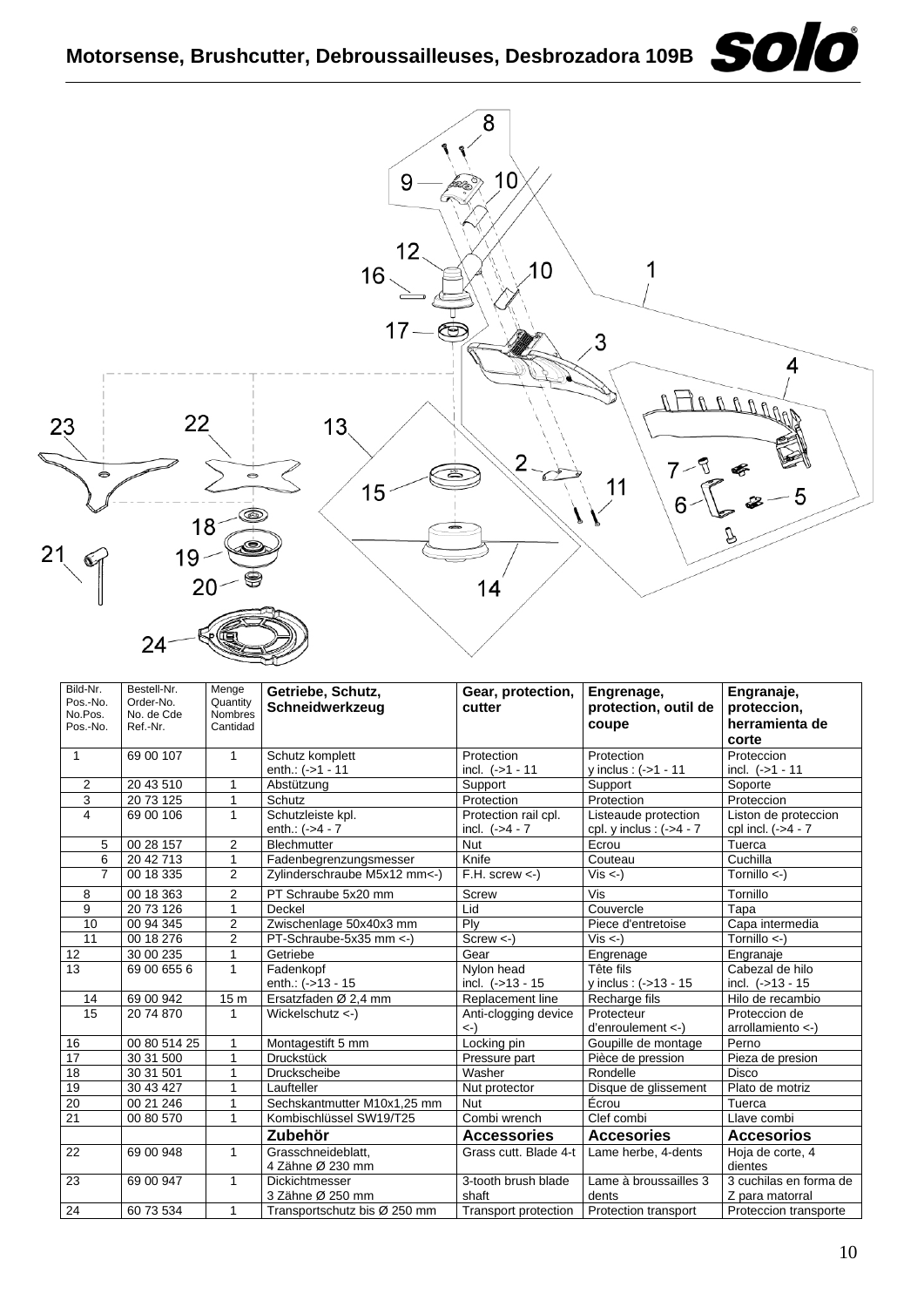#### **Motorsense, Brushcutter, Debroussailleuses, Desbrozadora 109B**



| Bestell-Nr.<br>Order-No.<br>No. de Cde | Menge<br>Quantity<br>Nombres | Zubehör<br>o. Abb.                             | <b>Accessories</b>                                      | <b>Accesories</b>                           | <b>Accesorios</b>                                                                            |
|----------------------------------------|------------------------------|------------------------------------------------|---------------------------------------------------------|---------------------------------------------|----------------------------------------------------------------------------------------------|
| Ref.-Nr.<br>69 00 160                  | Cantidad<br>$\mathbf{1}$     | 2 Faden Schneidekopf<br>Jet-Fit"               | Cutter head "Jet-Fit"                                   | Tête faucheuse "Jet-<br>Fit"                | Cabezal de corte "Jet-Fit"                                                                   |
| 69 00 166                              | 50                           | Ersatzfaden "Jet-Fit" 2,5<br>x 260 mm          | Replacement line for "Jet-<br>Fit" 2,5 x 260 mm         | Fil de rechange "Jet<br>Fit" 2,5 x 260 mm   | Hilo de recambio "Jet Fit" 2,5 x<br>260 mm                                                   |
| 69 00 175                              | 53 m                         | Ersatzfaden "Jet-Fit"<br>$2.5$ mm              | Replacement line for<br>$2.5 \text{ mm}$                | Fil de rechange "Jet<br>Fit" 2.5 mm         | Hilo de recambio "Jet Fit"<br>$2.5 \text{ mm}$                                               |
| 00 83 103                              | 100ml                        | Profi 2T-Motoröl                               | Special 2-stroke oil                                    | Huile spéciale 2 temps                      | Aceite especial para motores de<br>2 tiempos                                                 |
| 00 83 104                              | 11                           | Profi 2T-Motoröl                               | Special 2-stroke oil                                    | Huile spéciale 2 temps                      | Aceite especial para motores de<br>2 tiempos                                                 |
| 00 83 105                              | 11                           | Profi 2T-Motoröl in<br>Dosierflasche           | Special 2-stroke oil, bottle<br>with metering indicator | Huile spéciale 2 temps.<br>en flacon gradué | Aceite especial para motores de<br>2 tiempos, en botella plastica con<br>escala dosificadora |
| 27 00 278                              | 1                            | Kraftstoff Mix-Behälter                        | Mixing can                                              | Jerrycan                                    | Tanque de mezclar                                                                            |
|                                        |                              |                                                |                                                         |                                             |                                                                                              |
| 00 83 163                              | 300 ml                       | Wartungs-/Pflege-Öl                            | Oil                                                     | Huile                                       | Aceite                                                                                       |
|                                        |                              |                                                |                                                         |                                             |                                                                                              |
| 00 83 180 25                           | 100 <sub>q</sub>             | Spezial- Getriebefett                          | Grease                                                  | Graisse                                     | Grasa                                                                                        |
| 99 303 000 +<br>Größe (2[s]-6[xxl])    | 1                            | Forst- und Landschafts-<br>arbeitsjacke EN 340 | Jacket                                                  | Veste forestiere                            | Chaqueta                                                                                     |
| $9902095 +$<br>Größenindex             | 1                            | SOLO Outdoor Bundhose                          | Zip-off trousers                                        | Pantalon de loisir                          | Pantalon                                                                                     |
| 99 020 94 +<br>Größenindex             | 1                            | <b>SOLO Outdoor Latzhose</b>                   | Flap trousers                                           | Salopette de loisir                         | Pantalon con peto                                                                            |
| $9930510 +$<br>Größe (36 - 48)         | $\mathbf{1}$                 | Leder Forststiefel                             | <b>Boots</b>                                            | <b>Bottes forestieres</b>                   | Zapatos                                                                                      |
| 99 390 1002<br>(Uni-Größe)             | 1                            | Gesichts /<br>Gehörschutzkombination           | Ear & face protection                                   | Protection ouie et<br>visage                | Proteccion de oido y faz                                                                     |
| $9939012 +$<br>Größenindex             | 1                            | Handschuhe SOLO Fit                            | Gloves SOLO Fit                                         | Gants SOLO Fit                              | Guantes SOLO Fit                                                                             |

#### $\mathbf{D}$

**Allgemeine Richtlinien für die Bestellung von Original SOLO Ersatzteilen:** Voraussetzung für eine reibungslose Erledigung sind folgende Angaben:

1. Ersatzteil-Bestellnummer

2. Gewünschte Anzahl

 3. Typenbezeichnung des Geräts Diese Ersatzteilliste ist für die Lieferung und Ausstattung von SOLO Erzeugnissen unverbindlich. Im Interesse der technischen Weiterentwicklung bleiben Konstruktionsänderungen vorbehalten.

#### GB)

#### **General Directions for Ordering Original SOLO Spare Parts:**

For correct and diligent processing of your order, please give the following information:

1. Spare Part number

2. Quantity

 3. Model and serial number 4. Shipping instructions

Delivery is made in accordance with our general sales and delivery conditions. This spare parts list is non-committal for us with regard to delivery and layout of SOLO products. In favour of technical improvements, design modifications are subject to change without notice.

### $\big($ F $\big)$

**Directives générales pour les commandes de pièces de rechange d'origine SOLO:** Il est indispensable de préciser dans toutes les commandes de pièces: 1. le numéro de référence

- de la pièce
- 2. la quantité

 3. le type de la machine 4. le mode d'expédition Les livraisons sont effectuées dans le cadre de nos conditions

générales de vente. Toutes modifications réservées.

#### Œ

**Directivas Generales de pedido de la firma SOLO:** Por adelantado de un arreglo sin dificultades necesitamos siguientes indicaciónes:

1. Número de repuesto

2. Numero de cantidad

3. Modelo y número de serial

 4. Instrucción de Envió Esta lista de repuestos no es obligatoria para los envios y/o forma de equipo de los productos SOLO. En el interés del constante desarollo debemos reservarmos el derecho de cambios.